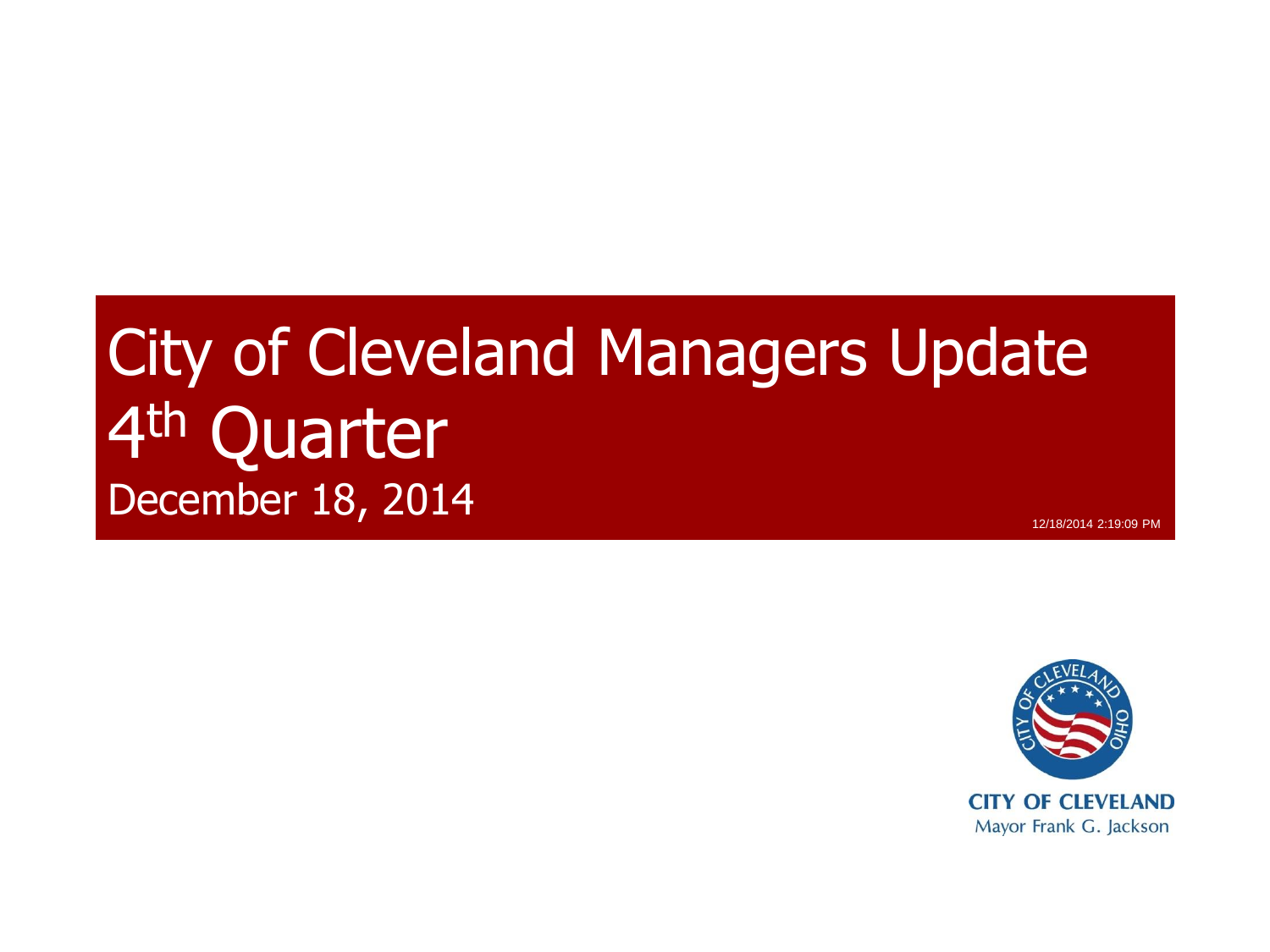## Goal

City of Cleveland employees will provide high quality service to every resident, business and visitor. The City of Cleveland will create a balanced budget and build a strong, sustainable economic future for the City of Cleveland and our residents.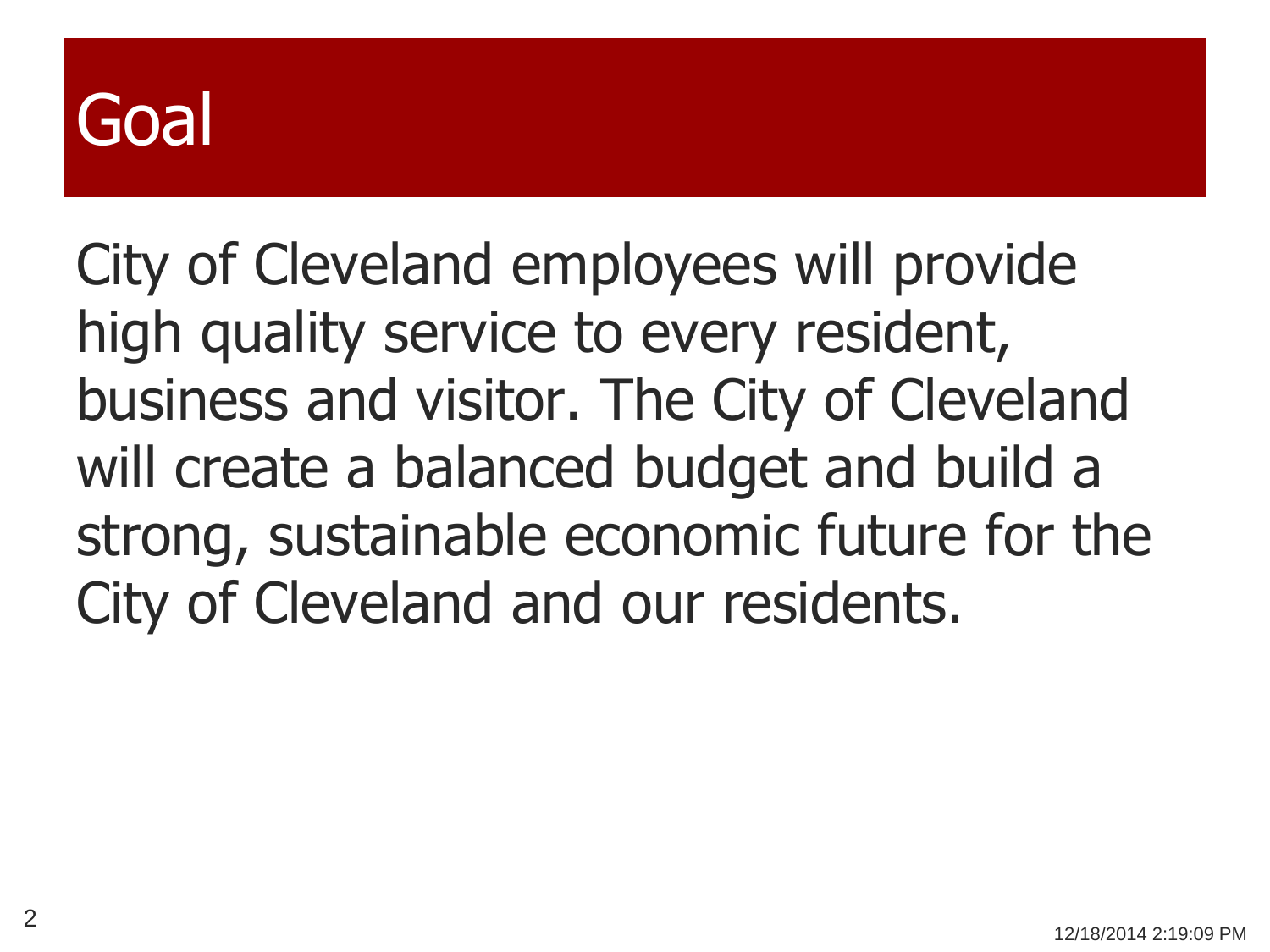## Working towards the goal

- Since 2006, the City of Cleveland has:
	- Overcome the greatest economic crisis since the great depression while protecting as many city jobs as possible and continuing to invest in the economy
	- Maintained, and in some areas increased, City services with less revenue
	- Invested in City departments in a way that encourages efficiency
- However, the cost of providing city services continues to rise while revenues have not kept pace.
- There are factors outside of our control that will affect our budget:
	- HB5 (takes effect in 2016)
	- Tax Challenges by Professional Sports Teams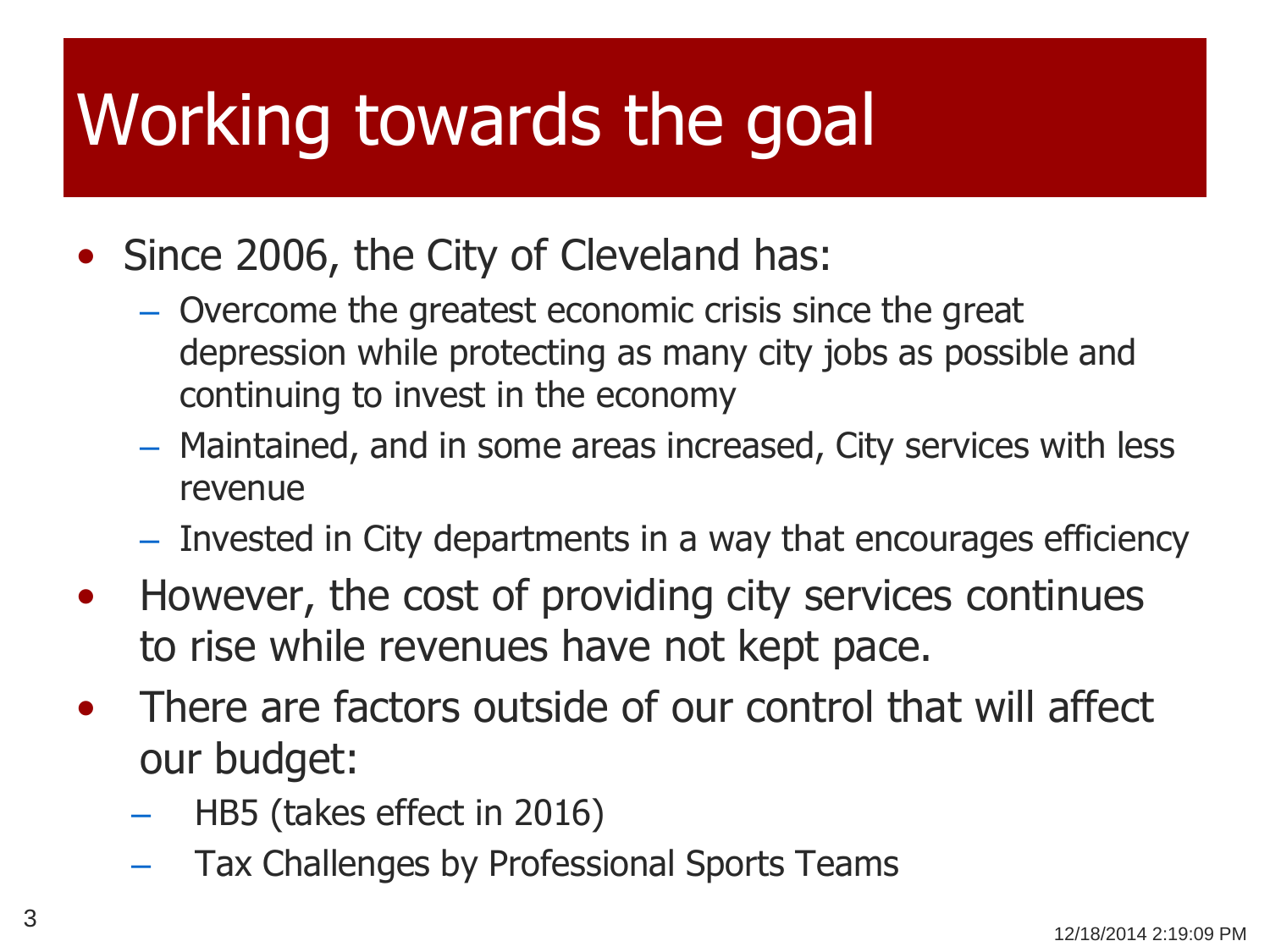## Review of City Finances

- For at least 30 years, revenue has not kept pace with the increase in expenses
	- Wages, benefits, health care
	- Fuel and utilities
- The global recession and state budget cuts led to significant revenue loss for the City.
	- Loss of \$39 million of income tax and property tax in 2008-2009 (global recession – foreclosure crisis).
	- Loss of \$30 million in local government fund (LGF), commercial activities tax, tangible personal property tax and estate tax combined since 2010.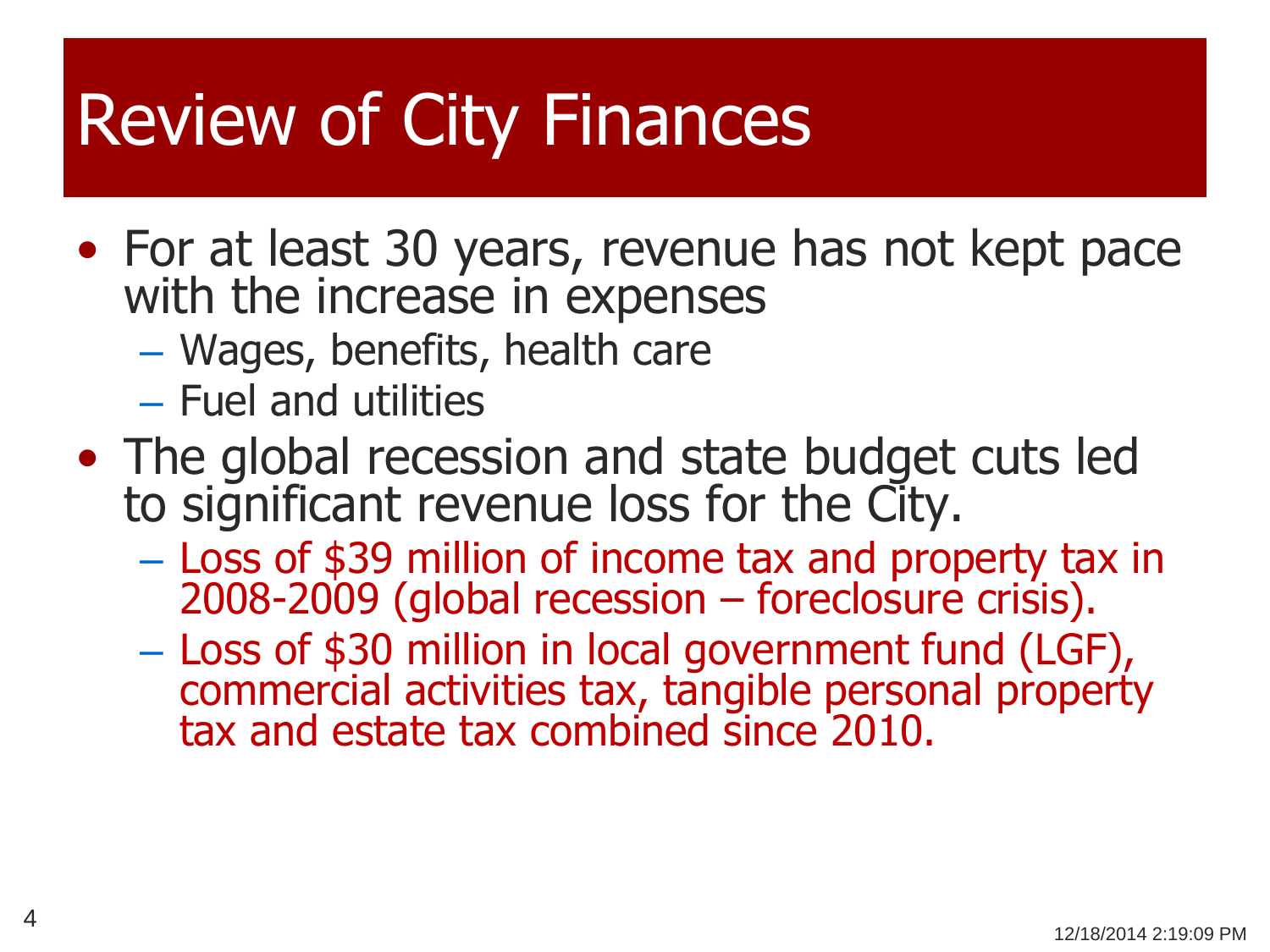#### Revenue – General Fund

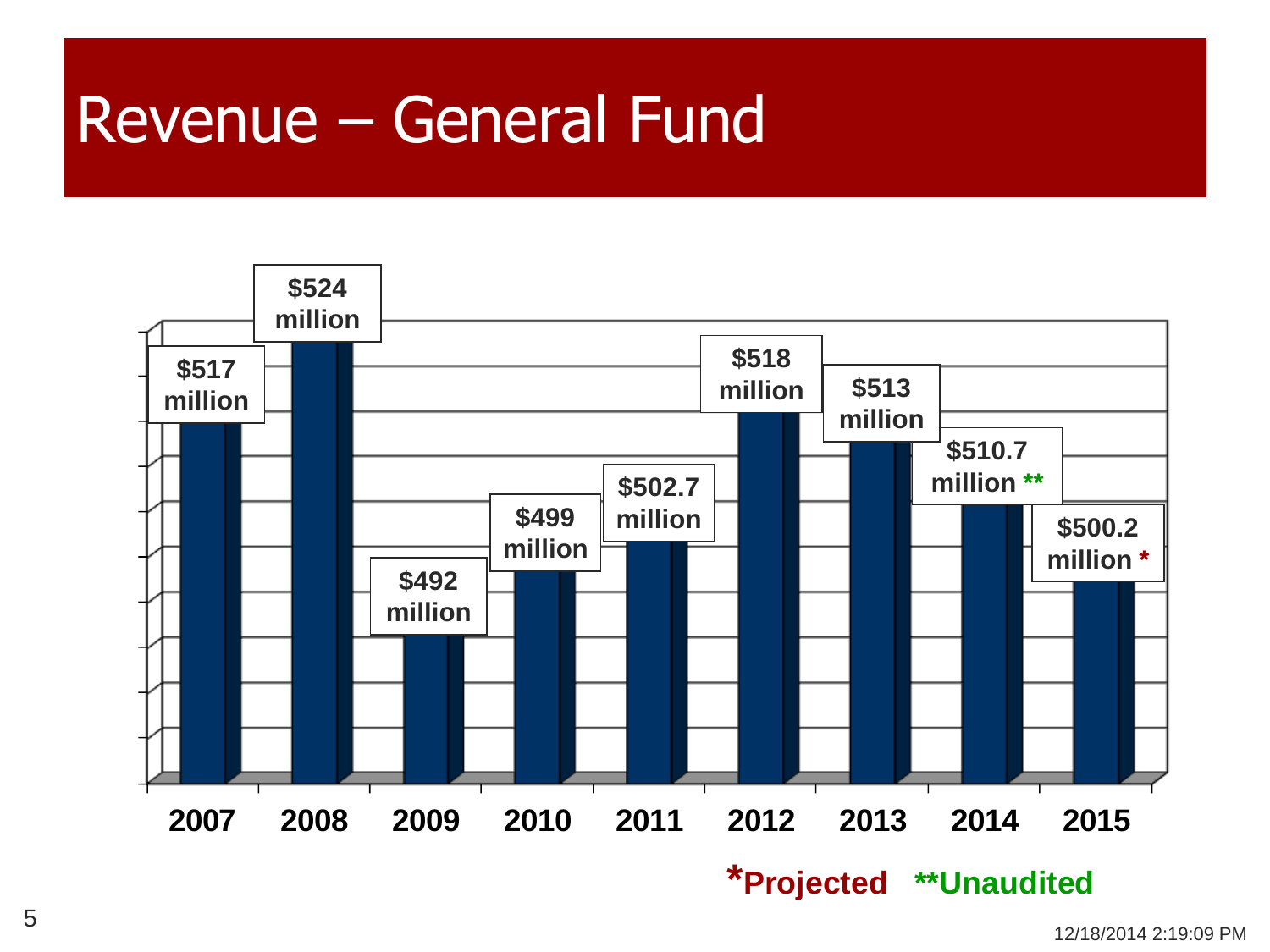### 2015 Sources of Revenue - Percent

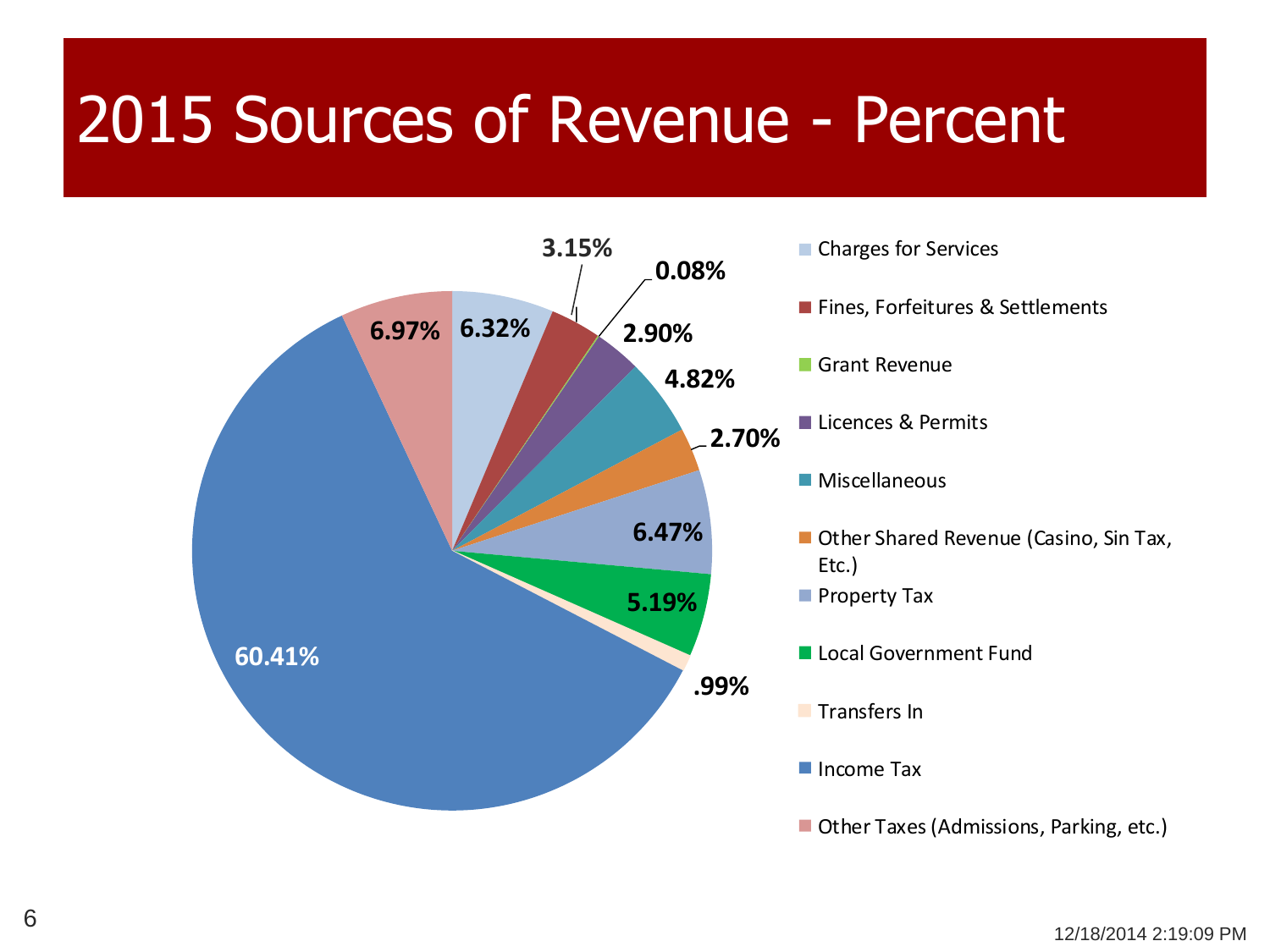### Expenditures – General Fund



**\*Projected \*\*Unaudited**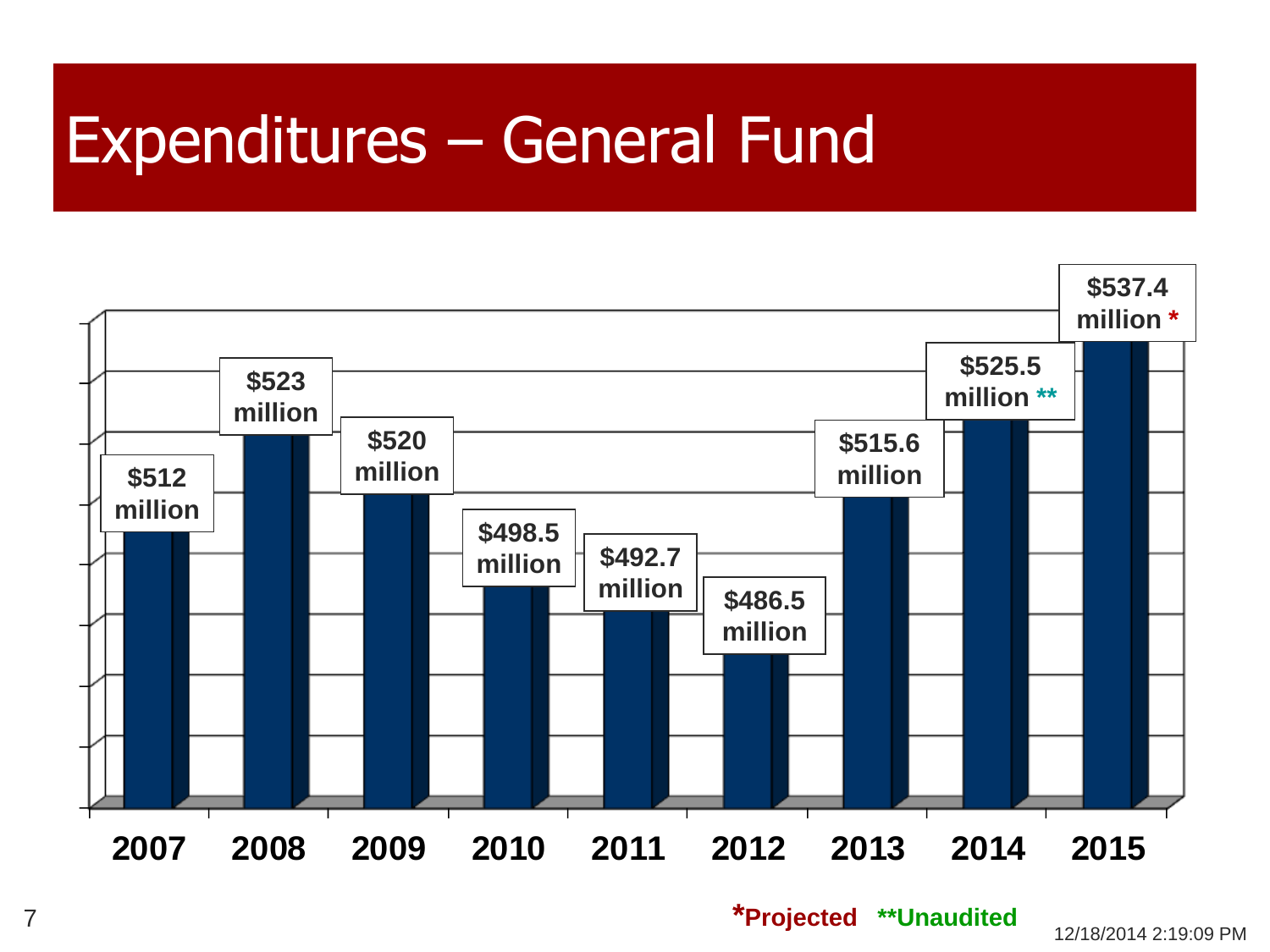### 2015 Expenses by Department - Percent



Planning, Boards & Commissions

8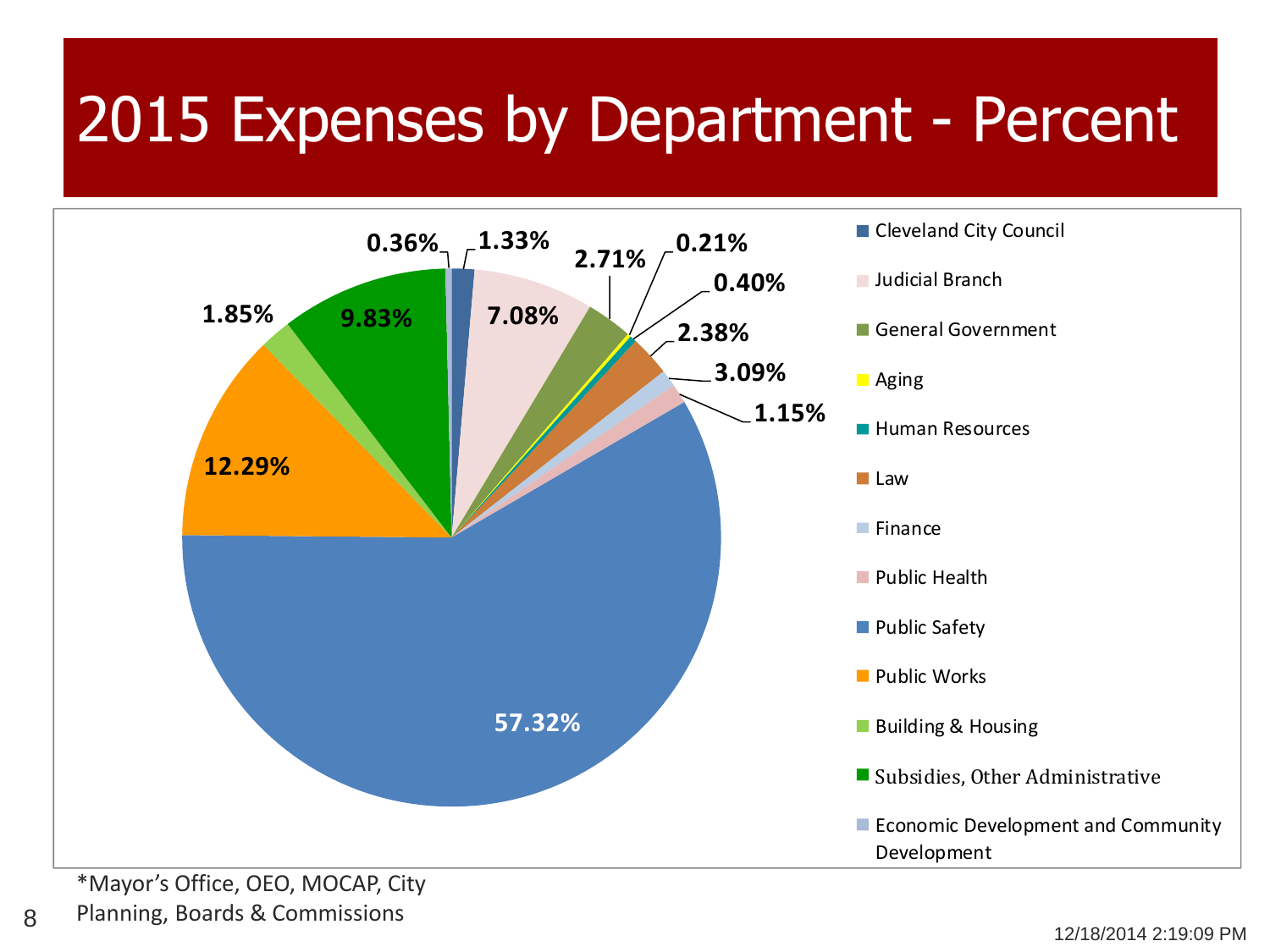## Cost increases for the 2015 budget

- Civil Service Testing
	- For Police and Fire entrance exams to maintain current workforce levels
- Health Care
	- Projecting a 3% increase in cost due to self-insurance
- The cost of salt used during snow removal per ton has doubled (from \$29.40 to \$51.22)
- April 1<sup>st</sup> Wage increase for negotiated contracts
- 10 Additional Police Officers (C.O.P. Grant)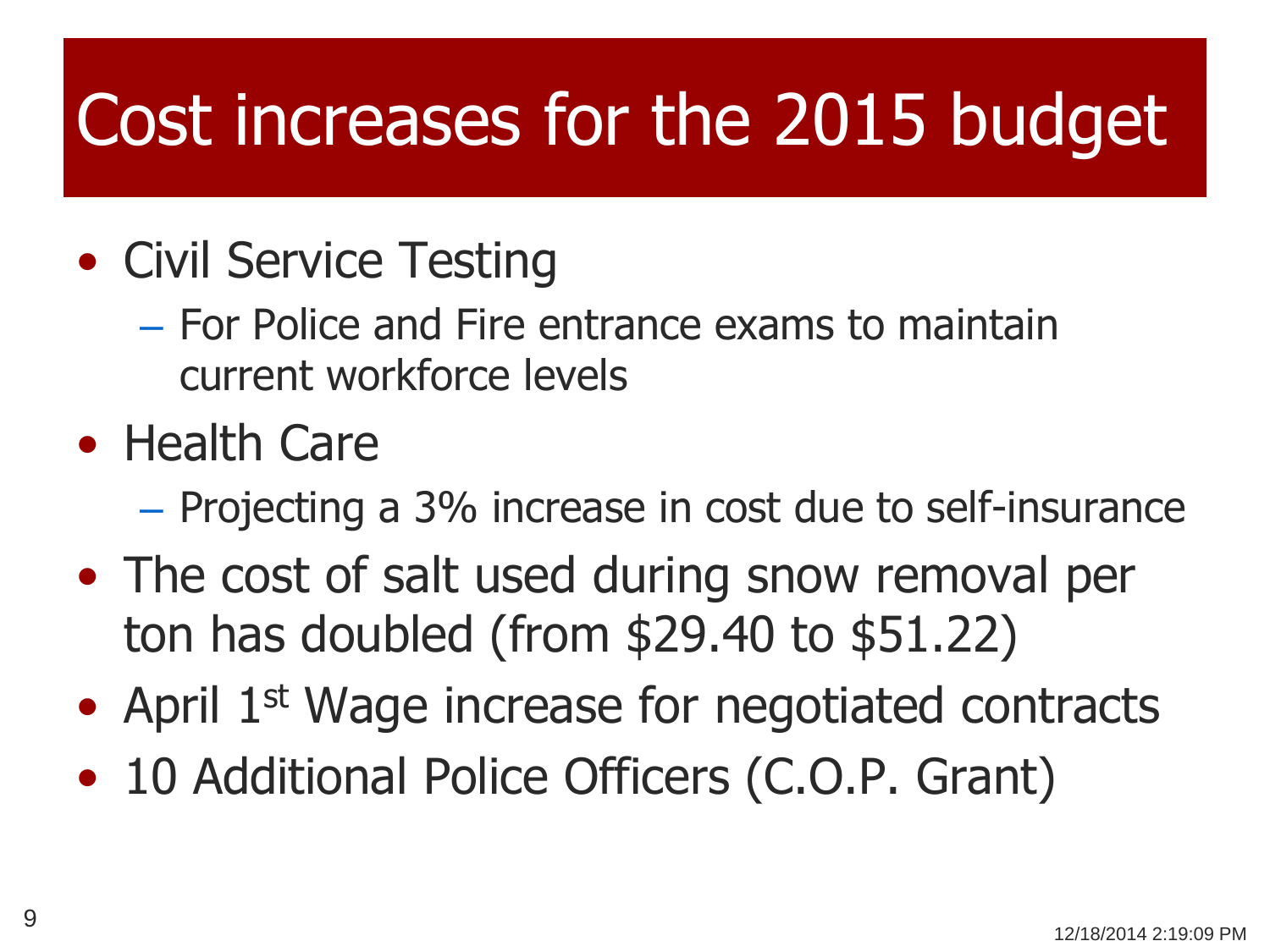# Cost increases for the 2015 budget

### Additional **Unbudgeted** Expenses:

- Remaining outstanding contract negotiations with public safety which may include retro pay which will be millions of dollars.
- DOJ Compliance
- RNC Anticipated prep costs and cash flow support for safety and security, some of which will be reimbursed.
- Anticipated settlements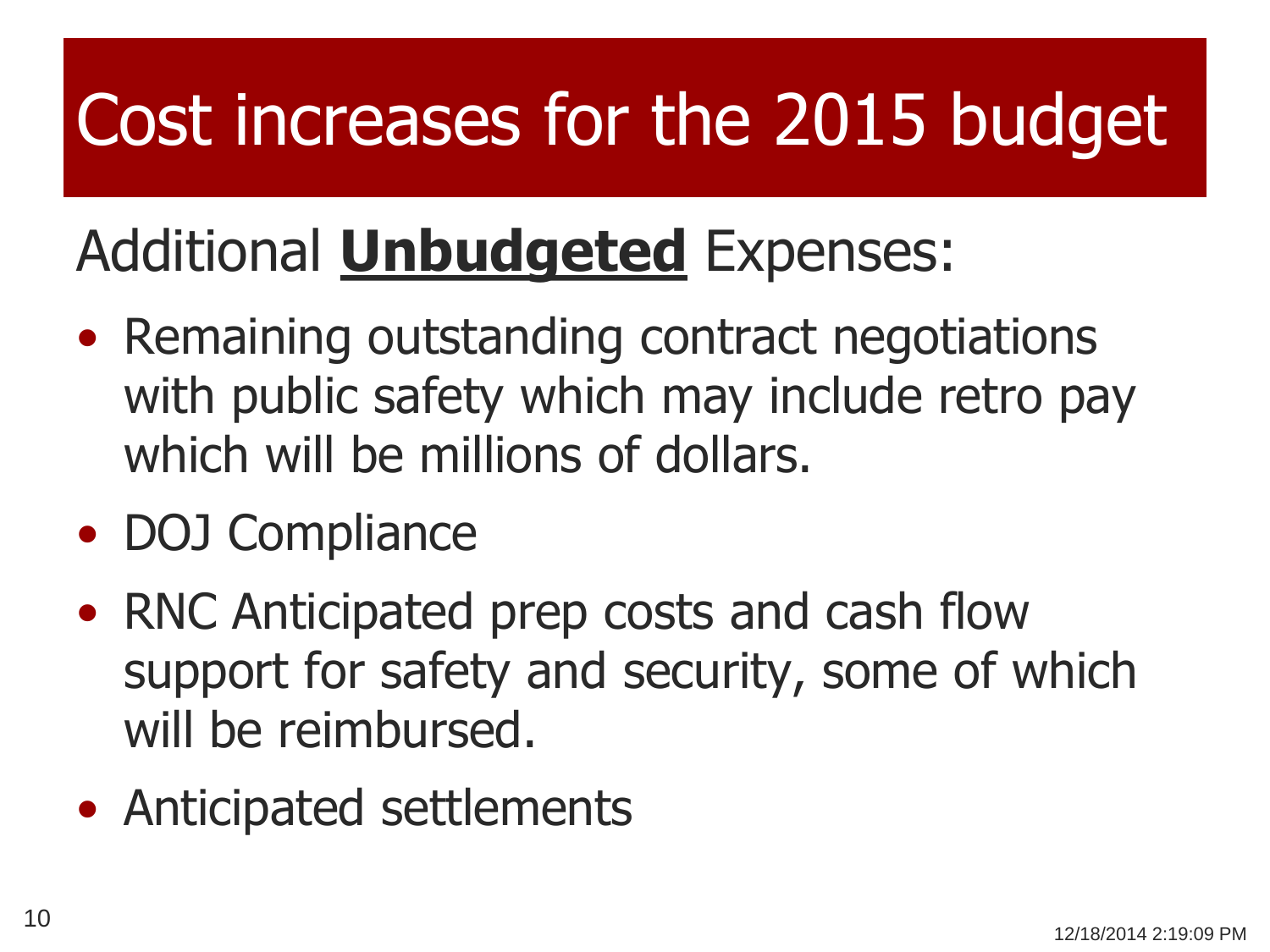# Key revenue loss 2014 to 2015

| <b>Source</b>                | <b>Amount</b> |
|------------------------------|---------------|
| <b>Worker's Comp Refund</b>  | \$3,300,000   |
| <b>Estate Tax</b>            | \$635,000     |
| Fines & Forfeitures          | \$1,300,000   |
| Red Light Camera Revenue     | \$6,900,000   |
| <b>COPS</b> grant            | \$1,000,000   |
| <b>Local Government Fund</b> | \$981,761     |
| Solid waste collection fee   | \$378,000     |
| Casino                       | \$363,000     |
| <b>TOTAL</b>                 | \$14,857,761  |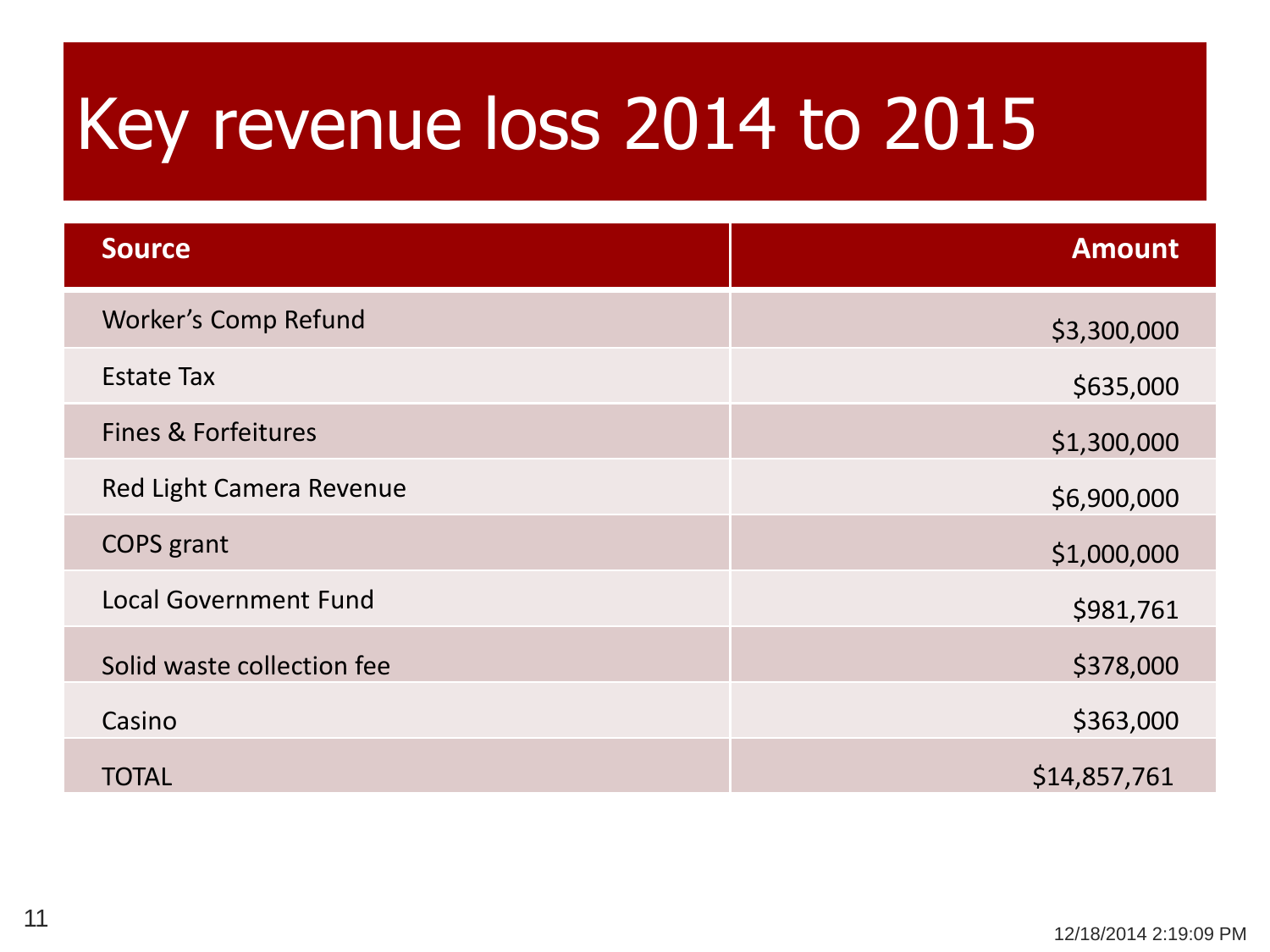## Carry Over Balance

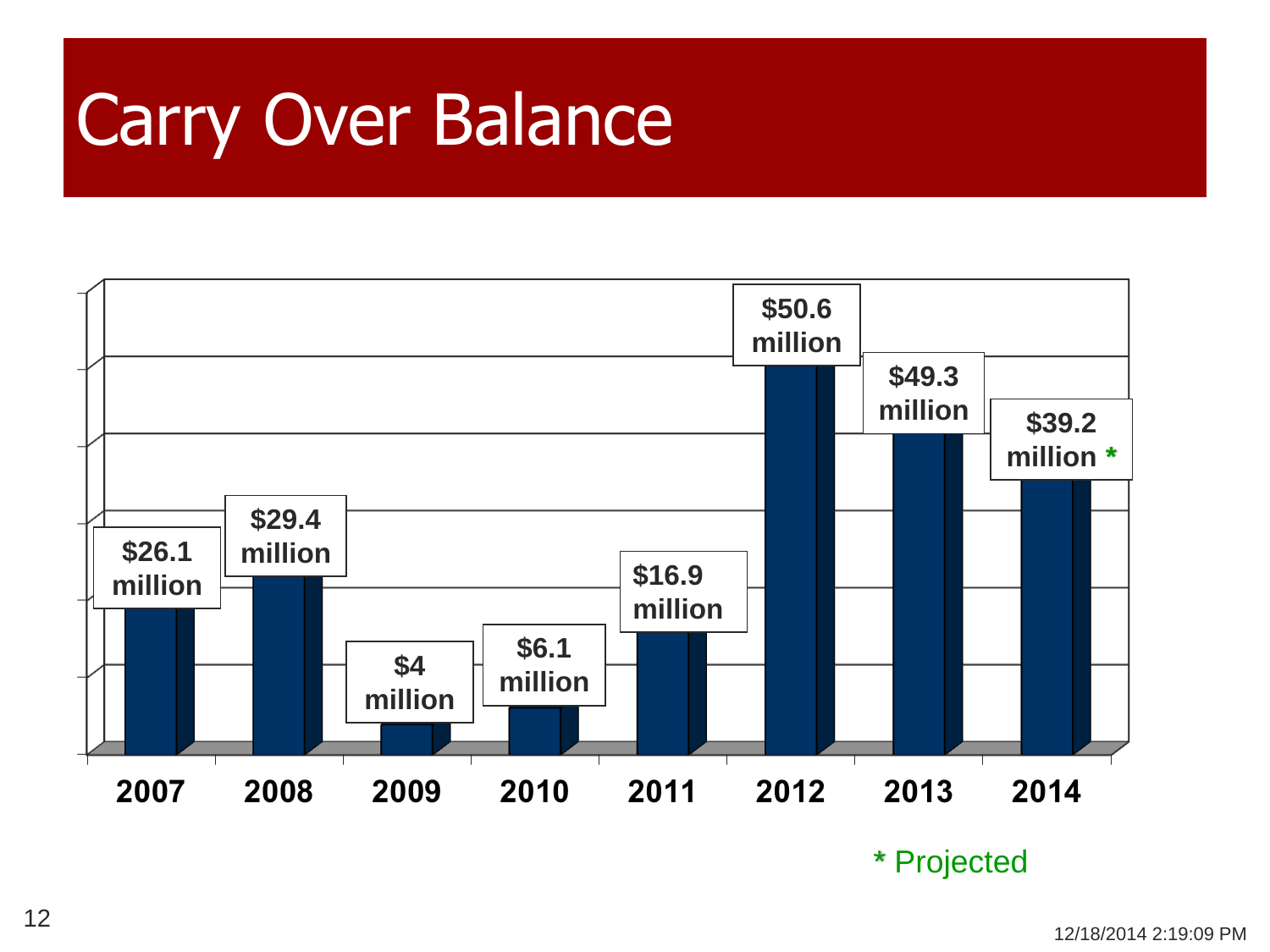## Estimates for Fiscal Year 2015

| <b>Beginning Balance</b>        | \$39,229,513  |
|---------------------------------|---------------|
| <b>Revenue Estimate</b>         | \$500,231,952 |
| <b>Total Resources</b>          | \$539,461,465 |
| <b>Expense Estimate</b>         | \$537,441,515 |
| <b>Projected Ending Balance</b> | \$2,019,950   |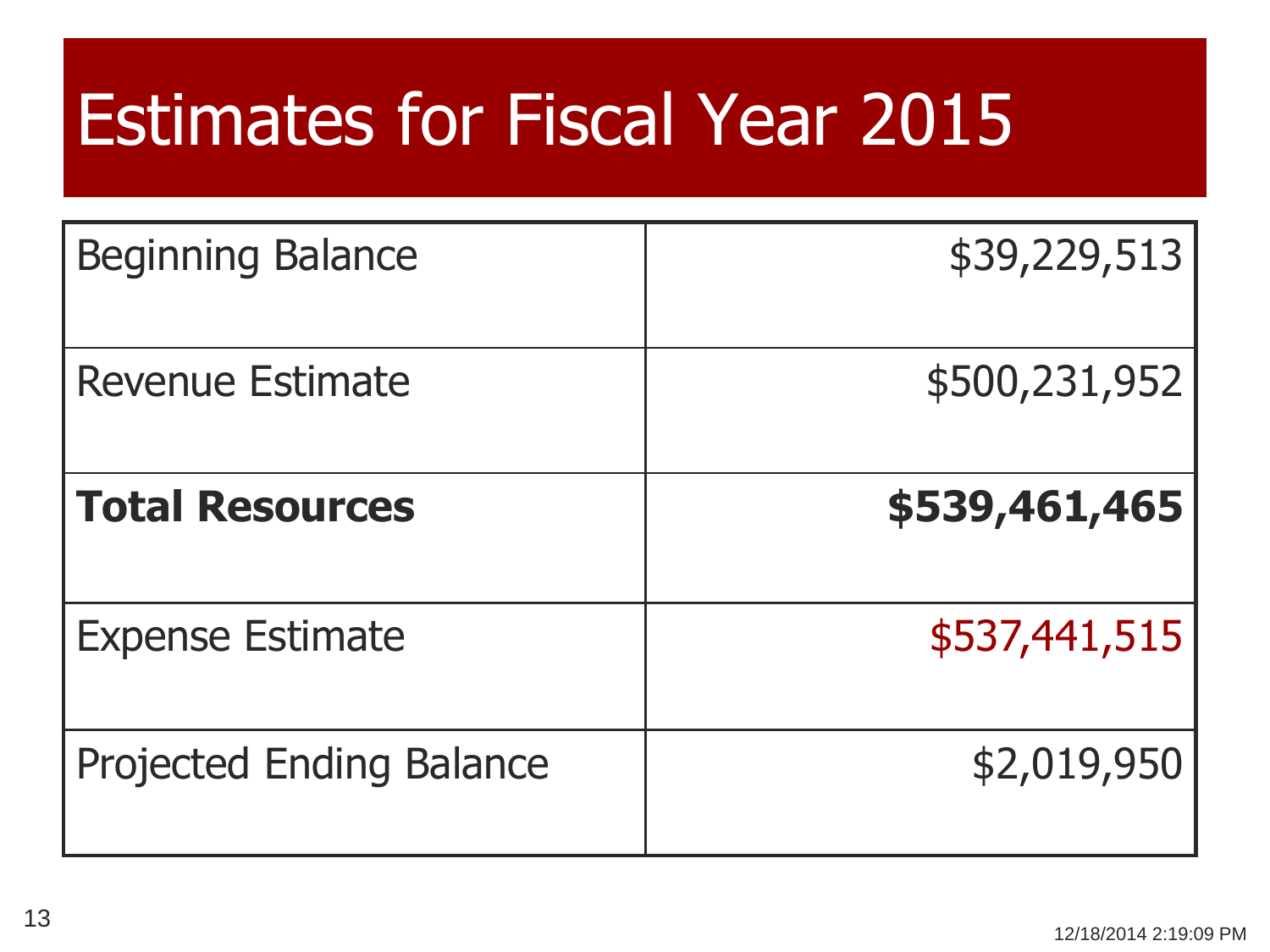### Challenges in fiscal year 2015

- Collective bargaining negotiations
- The loss of \$6.9 million in revenues from automated traffic enforcement program (cameras)
- Continued rise of the cost of health care
	- The City currently spends \$70 million per year in health care benefits (medical, dental, vision)
		- Approximately \$47 million to the general fund
		- Preventive care sought by city employees will help control this cost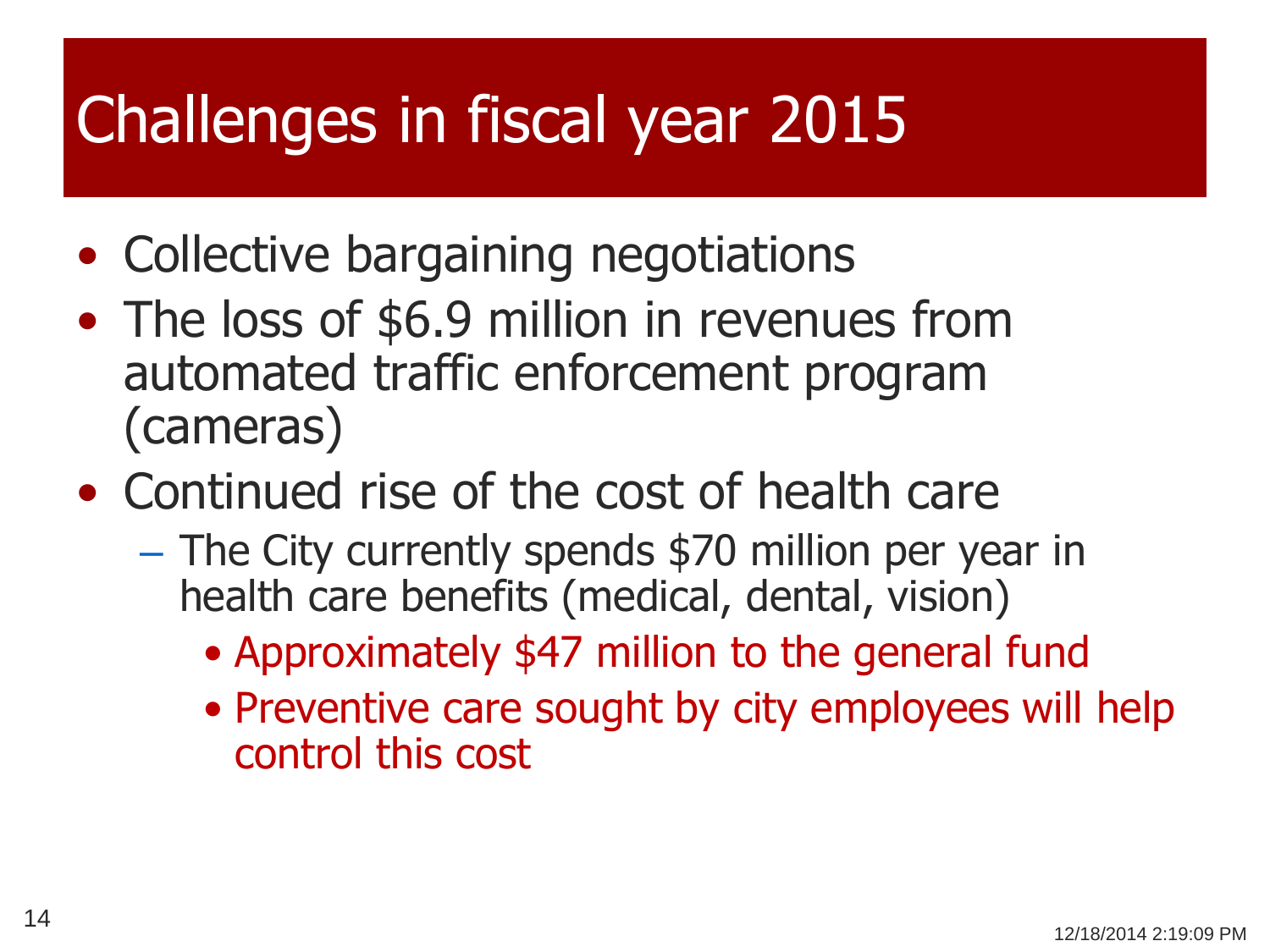# Key points for 2015

• Our goal is to have a 5% reserve (\$25 million) to enhance rating agency credit reviews and support ongoing fiscal solvency.

 $-$  This year, the reserve will remain at \$18,688,000

- Focused efforts to reduce health care costs to the City by encouraging preventive care through Wellness Works and Routine Medical Check Ups
- No budgeted layoffs, pending any additional adverse legislation or actions by the state or federal government.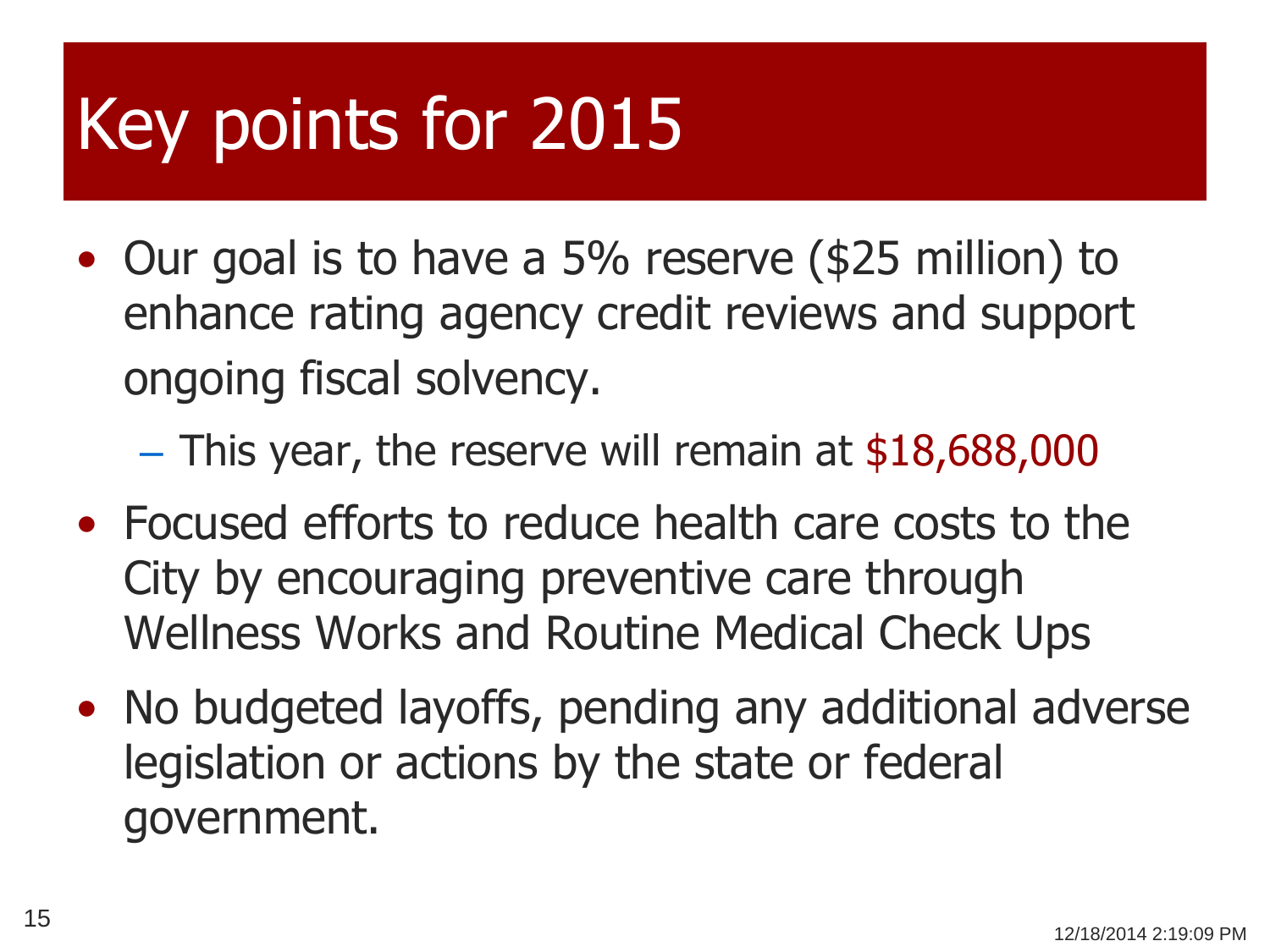## Where We Are Now…

- Despite economic growth in our area, the City's revenue remains flat. The City receives no direct benefit i.e. sales tax, business tax (Commercial Activity Tax) from the development of restaurants, hotels and businesses in Greater Cleveland.
- Our municipal budget is supported primarily by income taxes (60%) and property taxes (18% county levy).
- We continue to have challenges to our tax base like House Bill 5 and challenges from Professional Sports Teams that will likely substantially reduce the amount of income tax we receive.
- There is no anticipation of any new taxes that would positively impact revenue collection so our only option is to control costs.
- Successfully controlling costs will preserve our current work force and the efficient delivery of services.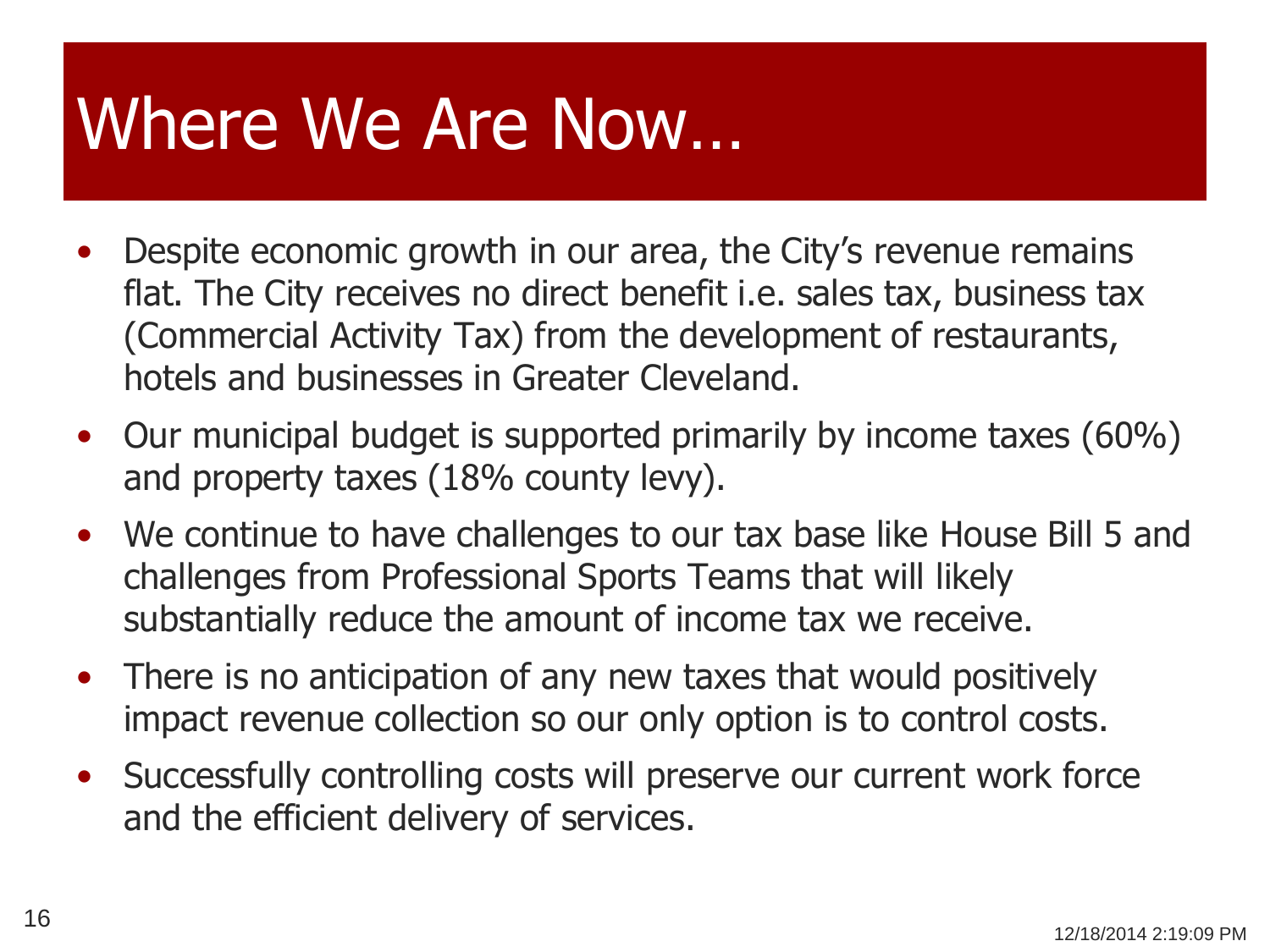## Role of Public Servants

- The work we do as public servants is key to our financial success and our bottom line: service delivery.
- To be successful, I'm relying on you as managers to continue to:
	- Manage the city's resources with strong fiscal controls.
	- Require high quality work from our employees at all times.
	- Provide excellent customer service.
	- Be proactive in your health care and encourage your employees to be proactive as well.